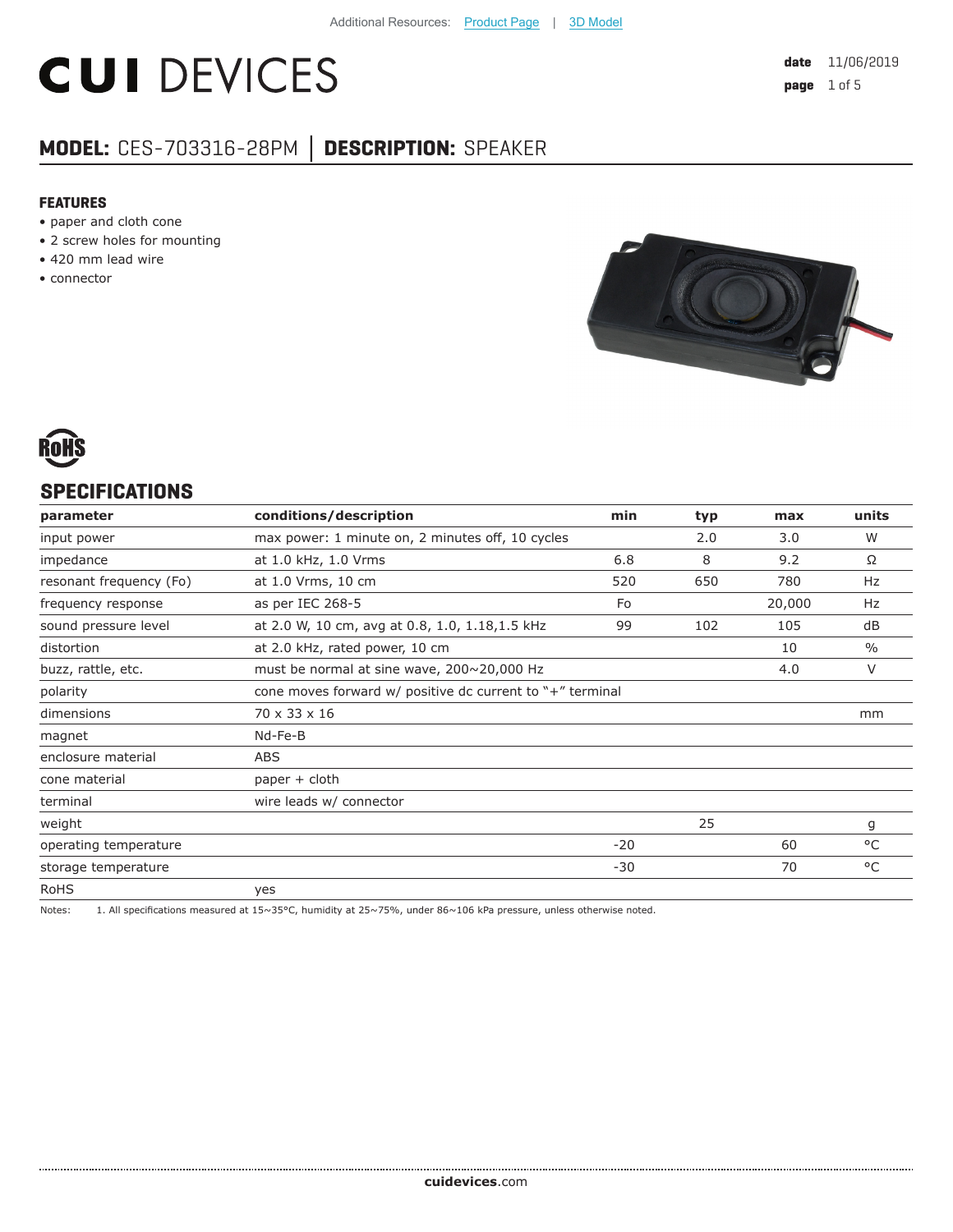#### **MECHANICAL DRAWING**

units: mm tolerance: ±0.5 mm

wire: UL1007 26 AWG connector: JST PHR-2 terminal: JST SPH-002T-P0.5S

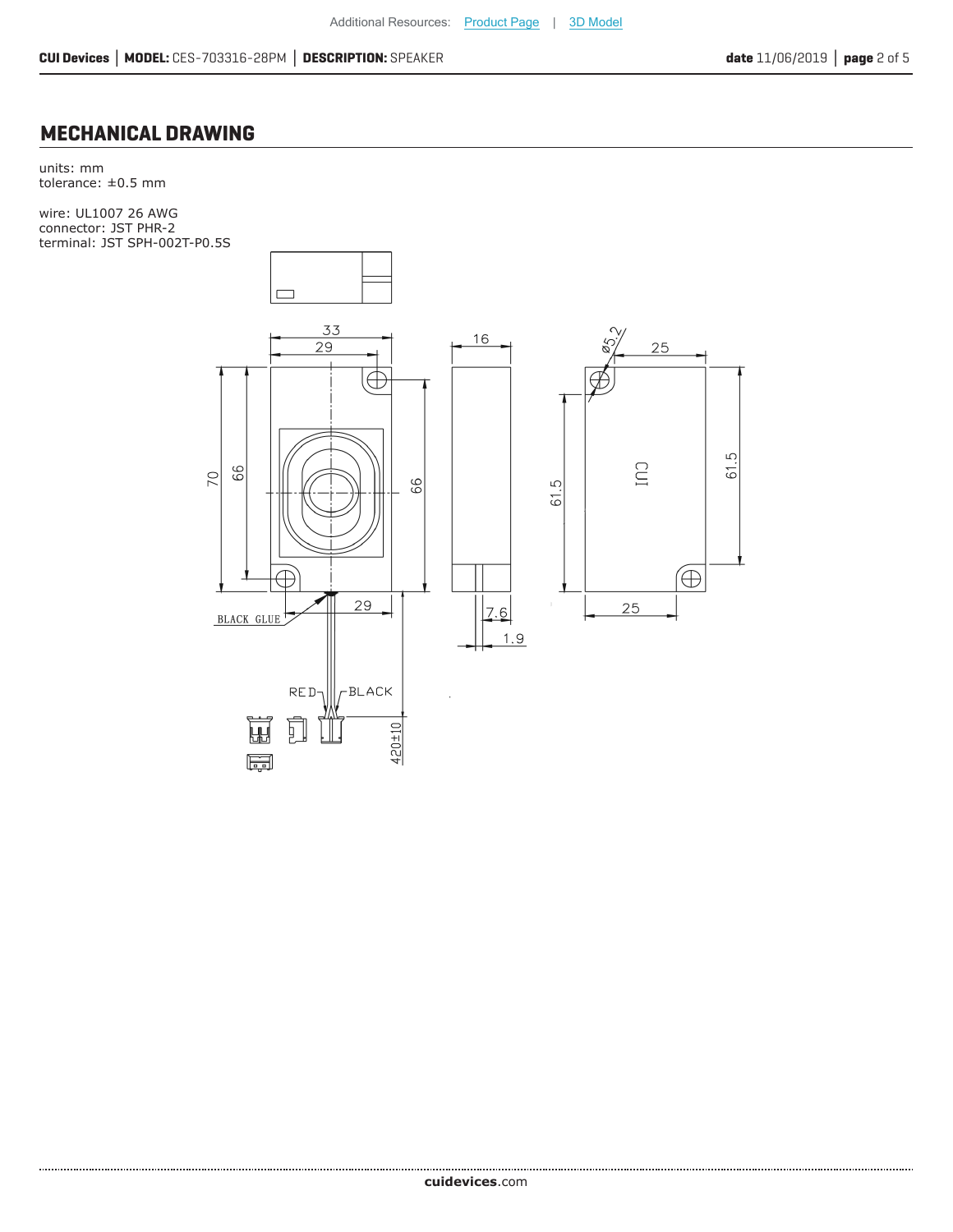#### **RESPONSE CURVES**



#### **Total Harmonic Distortion Curve**



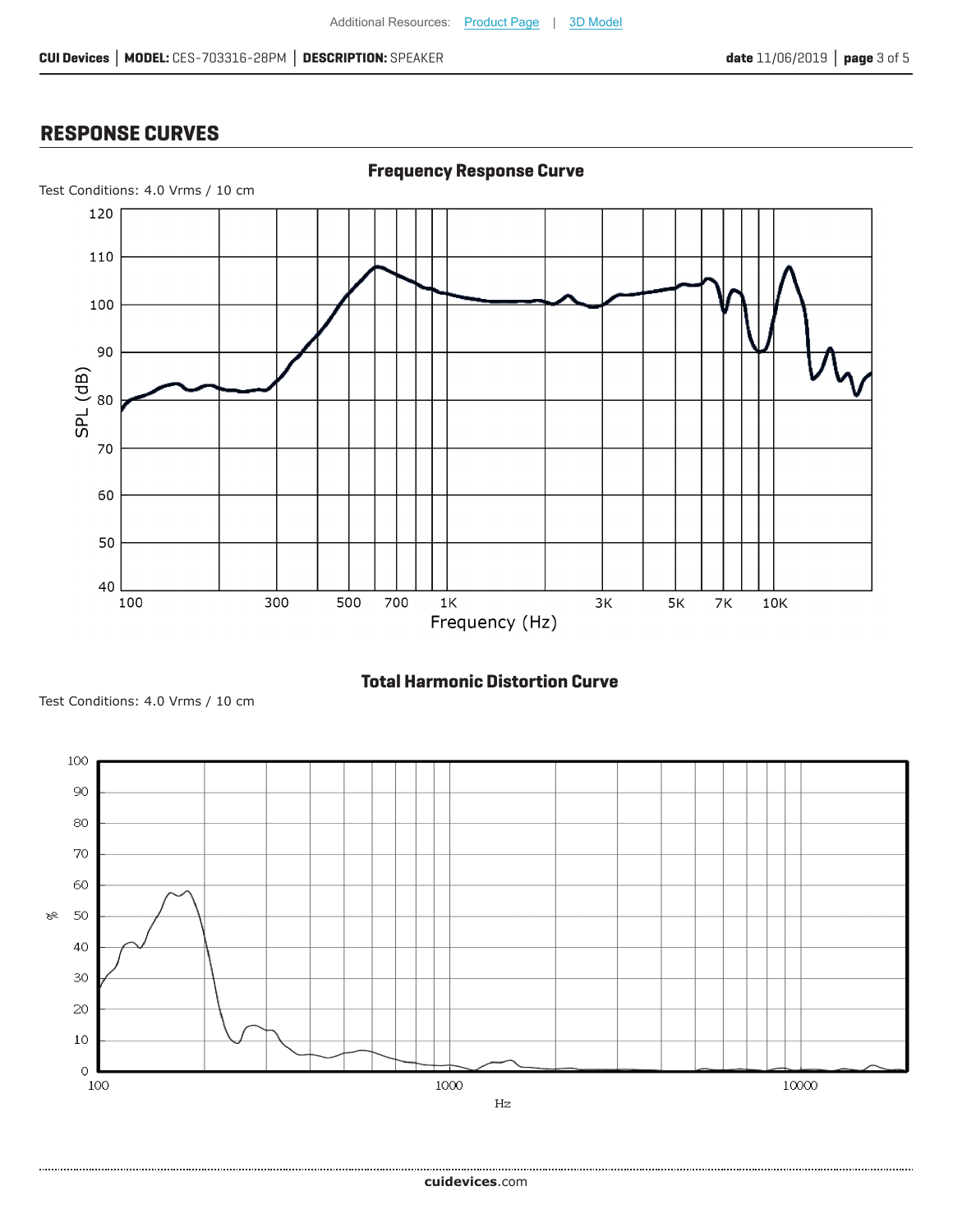#### **PACKAGING**

#### units: mm

Tray QTY: 80 pcs per tray (40 sets per box) Carton Size: 595 x 510 x 220 mm Carton QTY: 320 pcs per carton

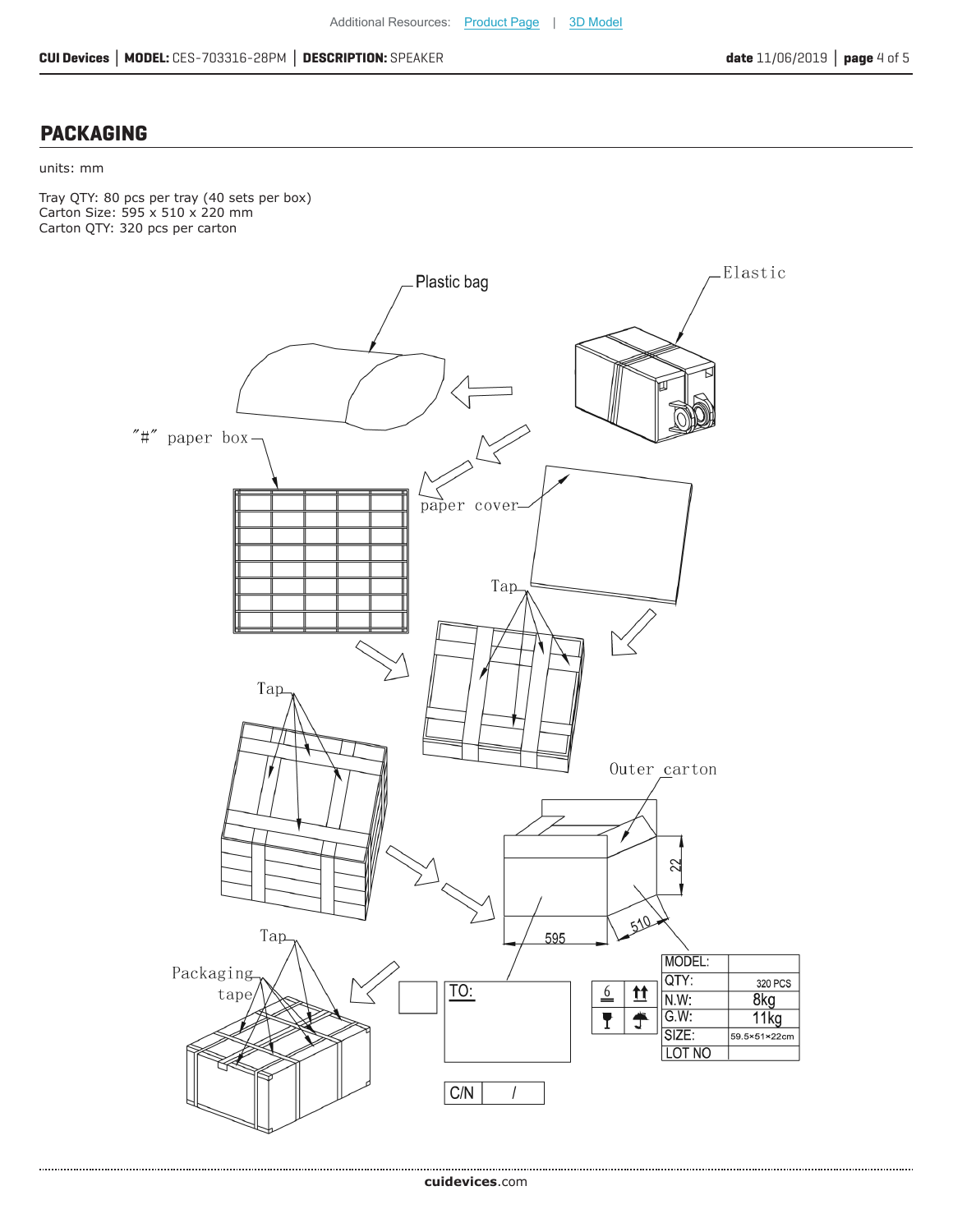#### **REVISION HISTORY**

| rev. | description     | date       |
|------|-----------------|------------|
|      | initial release | 11/06/2019 |

The revision history provided is for informational purposes only and is believed to be accurate.

## **CUI DEVICES**

[CUI Devices offers a one \(1\) year limited warranty. Complete](https://www.cuidevices.com/track?actionLabel=Datasheet-ClickThrough-HomePage&label=CES-703316-28PM.pdf&path=/) warranty information is listed on our website.

CUI Devices reserves the right to make changes to the product at any time without notice. Information provided by CUI Devices is believed to be accurate and reliable. However, no<br>responsibility is assumed by CUI Devices

CUI Devices products are not authorized or warranted for use as critical components in equiment that requires an extremely high level of reliability. A critical component is any<br>component of a life support device or syste